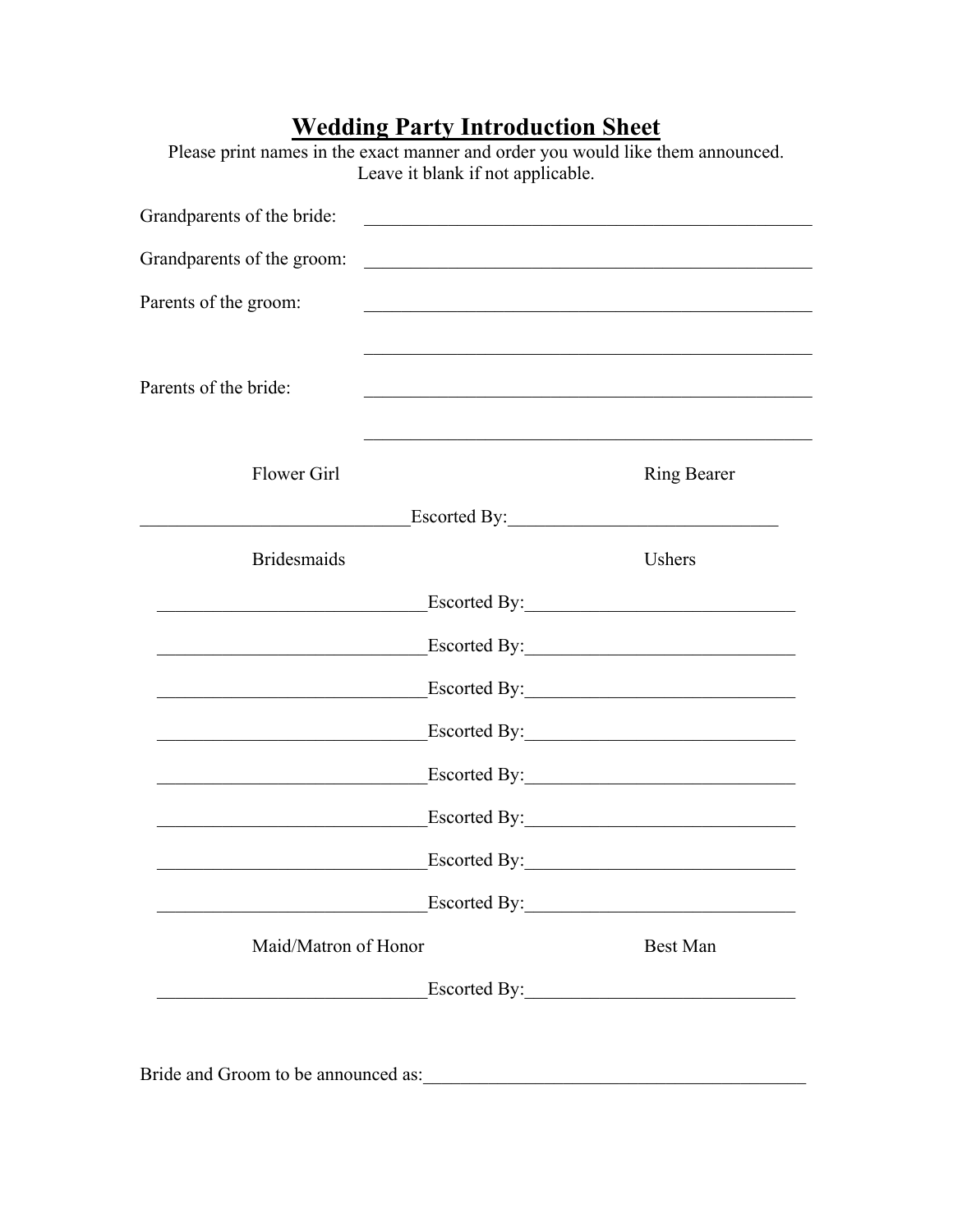## **Wedding Reception Questionnaire**

Below is an outline of the usual reception schedule in the most popular order. If necessary, you may reorder them by writing numbers to the left to indicate the exact order of events. Write "N/A" if not applicable and /or "DJ" for DJ's choice.

|                               | Introductions Music?(Y/N) $\qquad \qquad$ (Title/Artist) |               |                                                          |
|-------------------------------|----------------------------------------------------------|---------------|----------------------------------------------------------|
| Blessing                      | Given By:                                                |               |                                                          |
| Dinner                        | Check Type: Served                                       | <b>Buffet</b> | DJ meal included? $(Y/N)$                                |
|                               | Check Preferred Background Music: _____ Jazz             |               | Piano/Orchestra<br>Easy Listening                        |
|                               |                                                          |               |                                                          |
| Toast(s)                      | $1st$ Given By:                                          |               | (traditionally the Maid/Matron of Honor)                 |
|                               | $2nd$ Given By:                                          |               | (traditionally the Best Man)                             |
|                               |                                                          |               | Cake Cutting Before Dinner? During Dinner? After Dinner? |
|                               | Song (if not DJ's choice):                               |               | (Title/Artist)                                           |
|                               | Bride and Groom First Dance:                             |               | (Title/Artist)                                           |
| Bride and Father's Dance:     |                                                          |               | (Title/Artist)                                           |
| Groom & Mother's Dance:       |                                                          |               | (Title/Artist)                                           |
| <b>Wedding Party's Dance:</b> |                                                          |               |                                                          |
| Throwing the Bouquet          |                                                          |               | (Title/Artist)                                           |
| Garter Removal and Toss       |                                                          |               |                                                          |